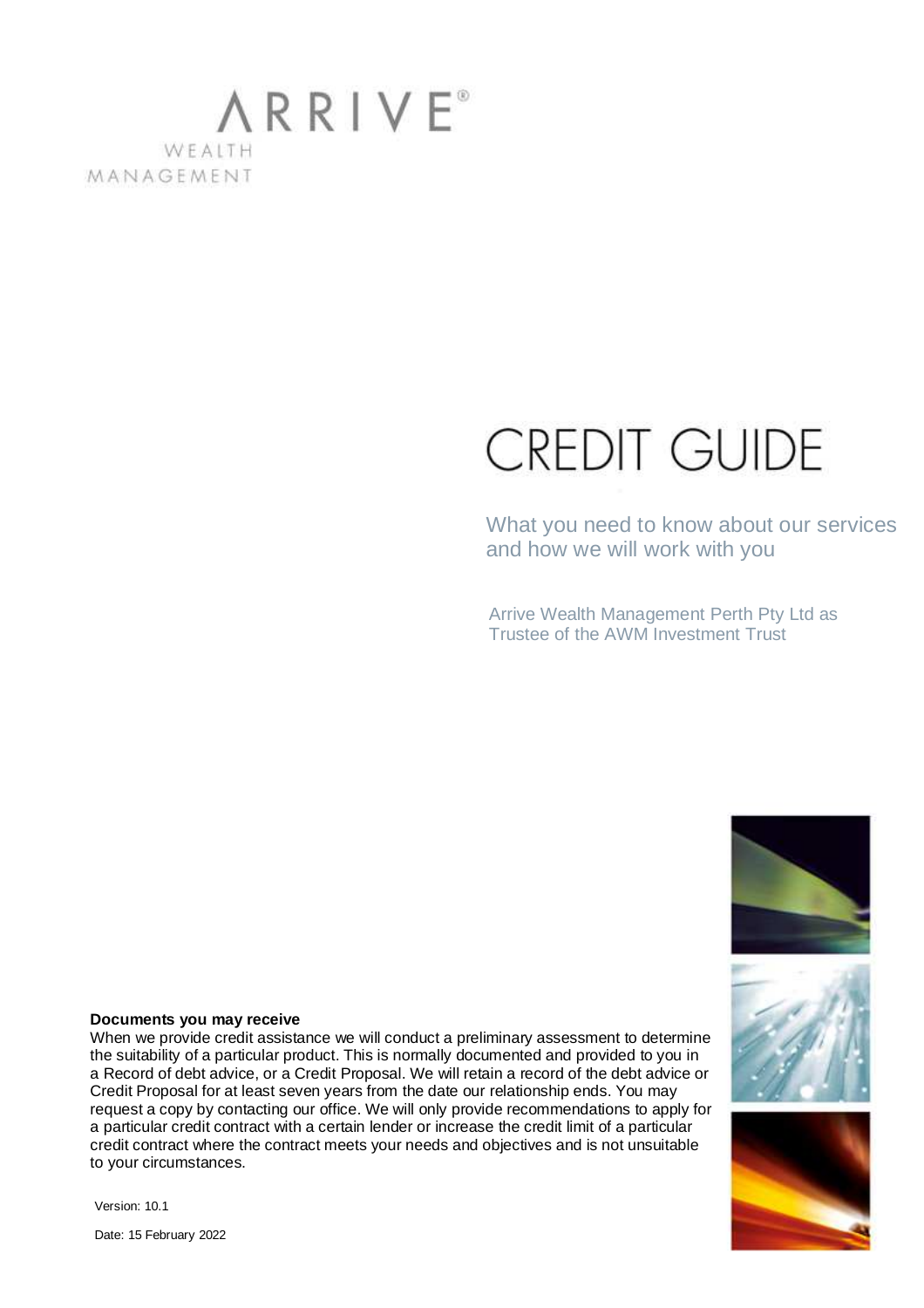# About our firm

| <b>Name</b>                         | Arrive Wealth Management Perth Pty Ltd as Trustee of the AWM<br><b>Investment Trust</b> |
|-------------------------------------|-----------------------------------------------------------------------------------------|
| <b>Australian Business Number</b>   | 30 408 475 470                                                                          |
| <b>Australian Company Number</b>    | 110 207 899                                                                             |
| <b>Credit representative number</b> | 382090                                                                                  |

#### **Our office contact details**

| <b>Address</b> | Level 12                                |
|----------------|-----------------------------------------|
|                | 197 St Georges Terrace<br>PERTH WA 6000 |
|                |                                         |
| <b>Phone</b>   | 08 6141 3270                            |
| <b>Email</b>   | michael_pham@arrive.com.au              |
| Website        | www.perth.arrive.com.au                 |

### About Arrive Wealth Management

Arrive Wealth Management (Arrive), is a trading name of Hillross Financial Services Limited ABN 77 003 323 055

Australian Financial Services Licence and Australian Credit Licence No: 232705

Hillross has approved the distribution of this Credit guide.

Contact details

Hillross Financial Services Limited 33 Alfred Street Sydney NSW 2000 www.hillross.com.au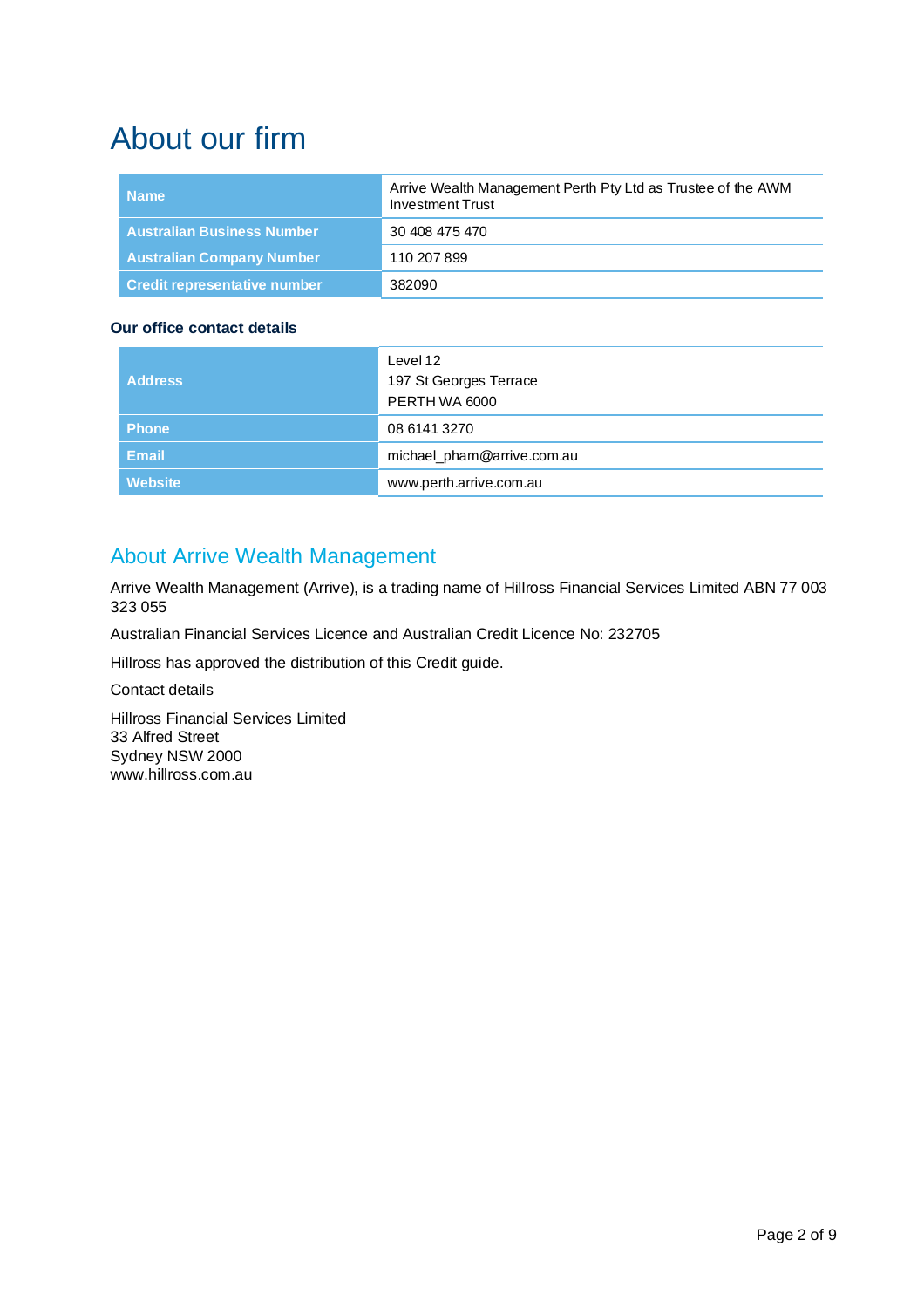# Michael Pham

| <b>Credit representative number</b>             | 496043                     |  |
|-------------------------------------------------|----------------------------|--|
| <b>Phone</b>                                    | 08 6141 3270               |  |
| <b>Email</b>                                    | michael_pham@arrive.com.au |  |
|                                                 |                            |  |
| <b>Qualifications (Finance related)</b>         |                            |  |
| <b>Bachelor of Business</b>                     |                            |  |
| <b>Professional memberships</b>                 |                            |  |
| FBAA - Finance Brokers Association of Australia |                            |  |

### The credit services I can provide you

I am an Accredited Mortgage Consultant and as a credit representative of Hillross I am authorised to assist you with advising and implementing loan products and consumer leases.

Subject to meeting the lender's credit criteria, I can advise on loans relating to:

- residential mortgages and home loans
- deposit bonds
- reverse mortgages

The full list of approved lenders is available on request but is not an exhaustive list of lenders who offer credit of the nature you may seek.

### How I am paid

I receive the following from our firm:

- salary
- dividends
- equity in the firm
- share of revenue

Based on the above, the following contains my remuneration details:

- Michael Pham will receive a base salary and a share of revenue where pre-determined criteria are met from the firm.
- On revenue from credit advice and loans established prior to 31 December 2020, as an Accredited Mortgage Consultant with Arrive Wealth Management Perth Pty Ltd, Michael Pham will earn a 70% share of revenue post Arrive licensee fee and AFG aggregator fee. Michael may also gain a 70% equity share in our firm's mortgage register.
- On revenue from credit advice and loans established after the 1 January 2021, Michael Pham is an employee and shareholder of Arrive Finance Pty Ltd. Arrive Finance Pty Ltd is a related corporate body of Arrive Wealth Management Perth Pty Ltd.

# Payments for referrals

Where you have been referred to us by someone else we may pay them a fee, commission or some other benefit in relation to that referral.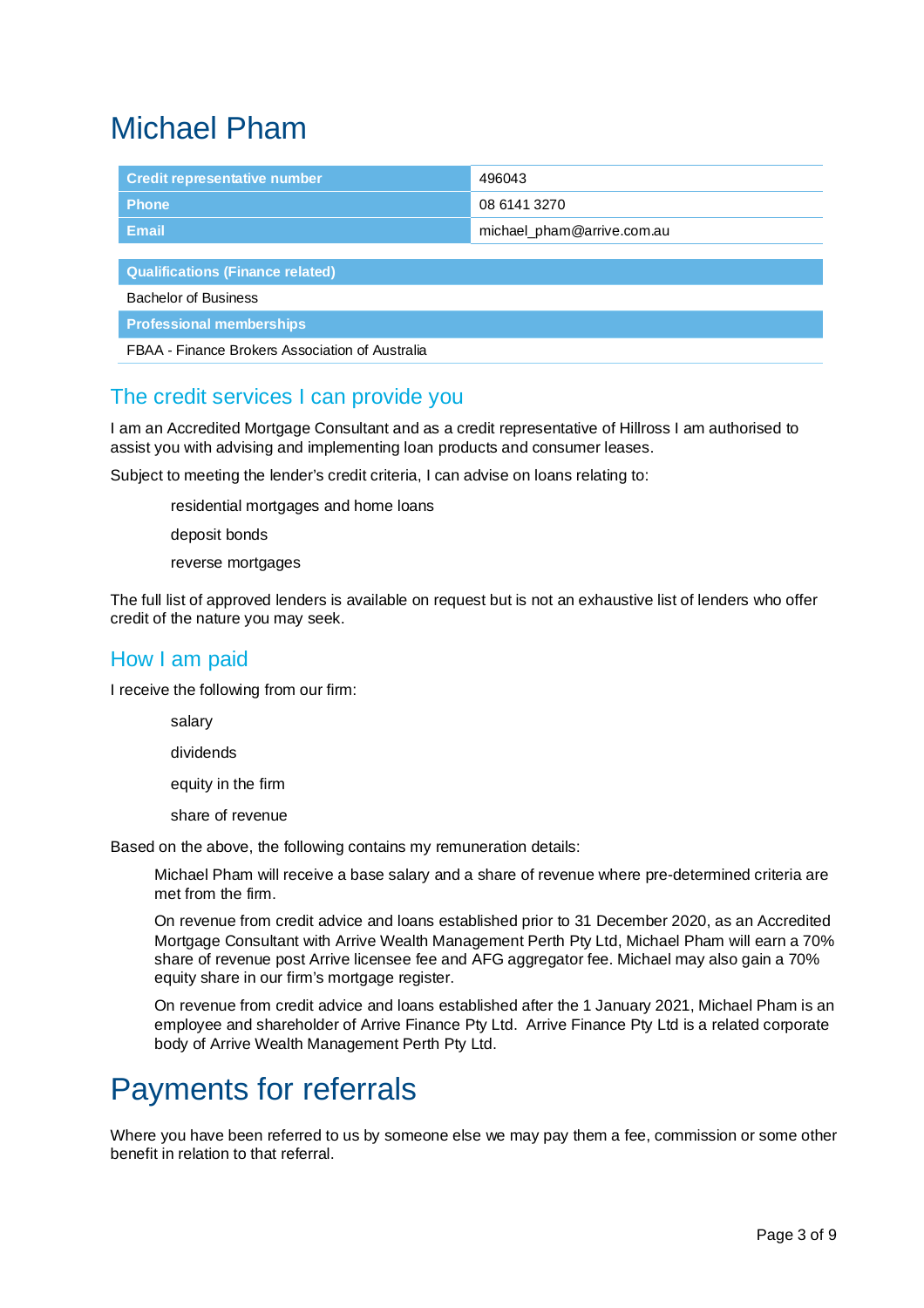# How we work with Hillross

Our firm and the representatives listed in this document provide services to you as credit representatives of Hillross.

Our relationship with Hillross allows us to access education, professional development, technological administration systems, compliance and other risk management services and advice solutions in relation to the credit services that we are authorised to provide to you.

Hillross is authorised to allow us to provide credit assistance to you on its behalf.

Together with Hillross, we act on your behalf when providing advice and services to you.

### Other benefits we may receive

The following are monetary and non-monetary benefits we may receive other than those explained above. These are not additional costs to you.

In addition to the payments we may receive for our advice and services, we may receive other support services or recognition from the licensee to help us grow our business. This could include training, badging rights, technology, financing, events or other recognition we are eligible for. We may receive benefits from product issuers that may include non-monetary benefits that are valued at less than \$300. We may also participate in business lunches or receive corporate promotional merchandise tickets to sporting or cultural events and other similar items.

#### **Development, management and advice (DMA) run off payments**

Eligibility to receive DMA run off payments is dependent on us continuing to be authorised by and meeting standards set by Arrive. From 31 January 2020 we will be eligible to receive run off payments based on the amount of advice revenue we generated in 2018. Advice revenue includes revenue directly attributable to advice provided to a client for an agreed fee. It excludes commissions from investment, insurance and banking products. These payments are to assist with our cashflow over 3 years as set out in the table below. Run off payments will not be made after January 2023.

| Year | <b>Total annual amount</b> |
|------|----------------------------|
| 2021 | \$21,000.00                |
| 2022 | \$10,500.00                |

#### **Business buy-back option**

Where we request Arrive to buy-back our business on or prior to 31 December 2021 and this is approved by Arrive, then if we leave the financial services industry, Arrive makes available a facility for its authorised representatives to transfer their clients. If this happens, Hillross may buy back the servicing rights of our clients. The facility is subject to certain conditions (such as, reason for sale, time the firm has been operating with Arrive, level of adherence to Hillross compliance requirements and achieving a satisfactory level of customer service), and provides a minimum value for our register of clients. The minimum value is based on a multiple of firm revenue. If at some future time we should look to sell our firm, Arrive may purchase the servicing rights of our clients in these circumstances.

#### **Personal and professional development**

Arrive offers education, personal and professional development opportunities to our firms on an annual basis. Participation in these opportunities may be based on attainment of qualifying criteria or open eligibility.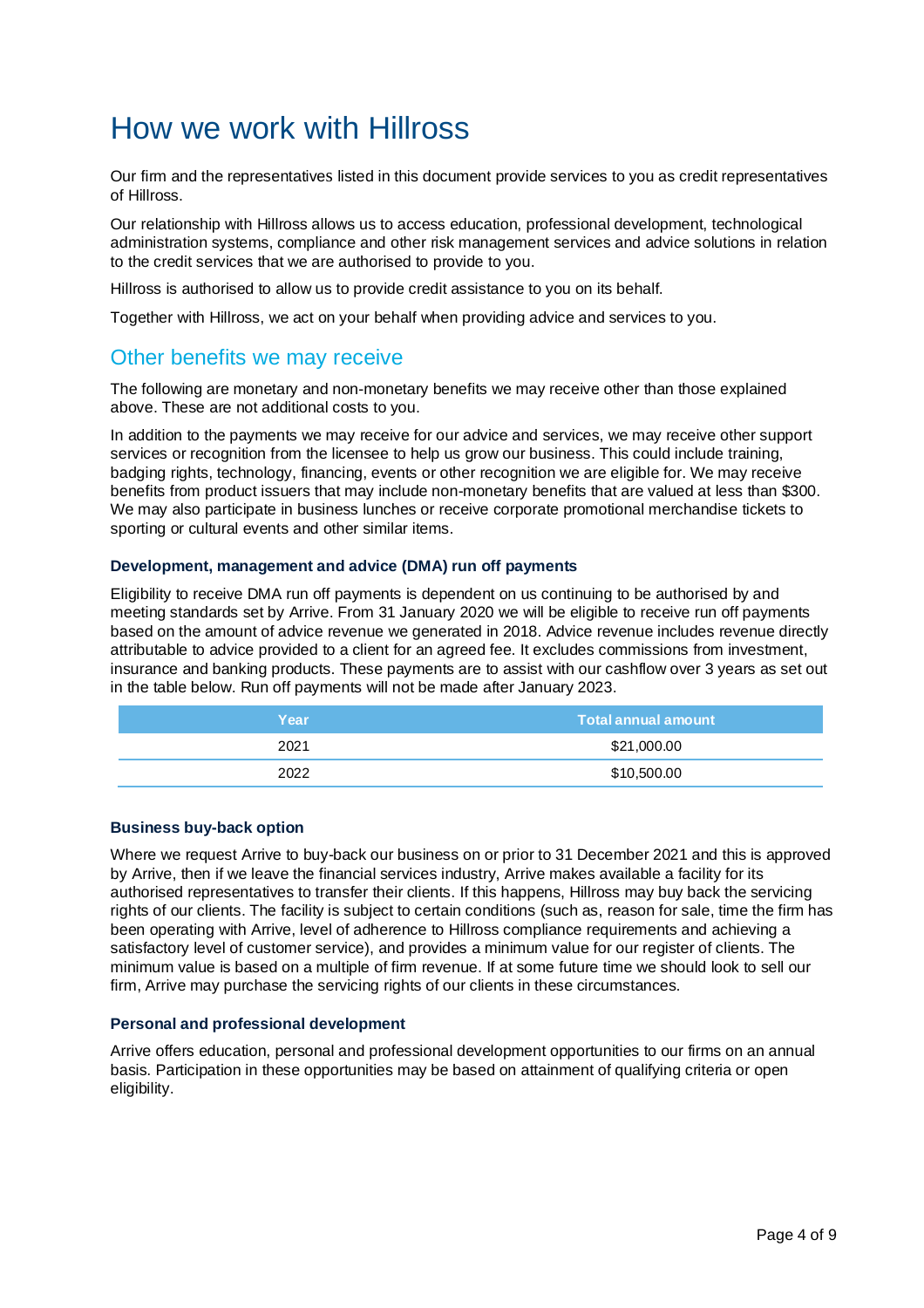# Our approach to selecting products to meet your needs

Accredited Mortgage Consultants of Arrive can recommend loans issued by AMP Bank through AFG. Arrive is a member of the AMP group of companies which includes AMP Bank Limited.

Accredited Mortgage Consultants and/or staff employed in our business may hold shares in AMP Limited, whose share price may be favourably affected by the sale of products issued by AMP Bank Limited.

As at October 2021, the lenders whose products are most commonly recommended by Accredited Mortgage Consultants authorised by Arrive are Westpac, Macquarie Bank, AFG Home Loans, ANZ, NAB and Bank SA.

For details on the credit services we can provide, please go to The credit services I can provide you section.

While there may be other products and services also suitable for you, we can only advise and deal in products and services approved by Hillross. We can provide you with a copy of the approved products and services list if you request.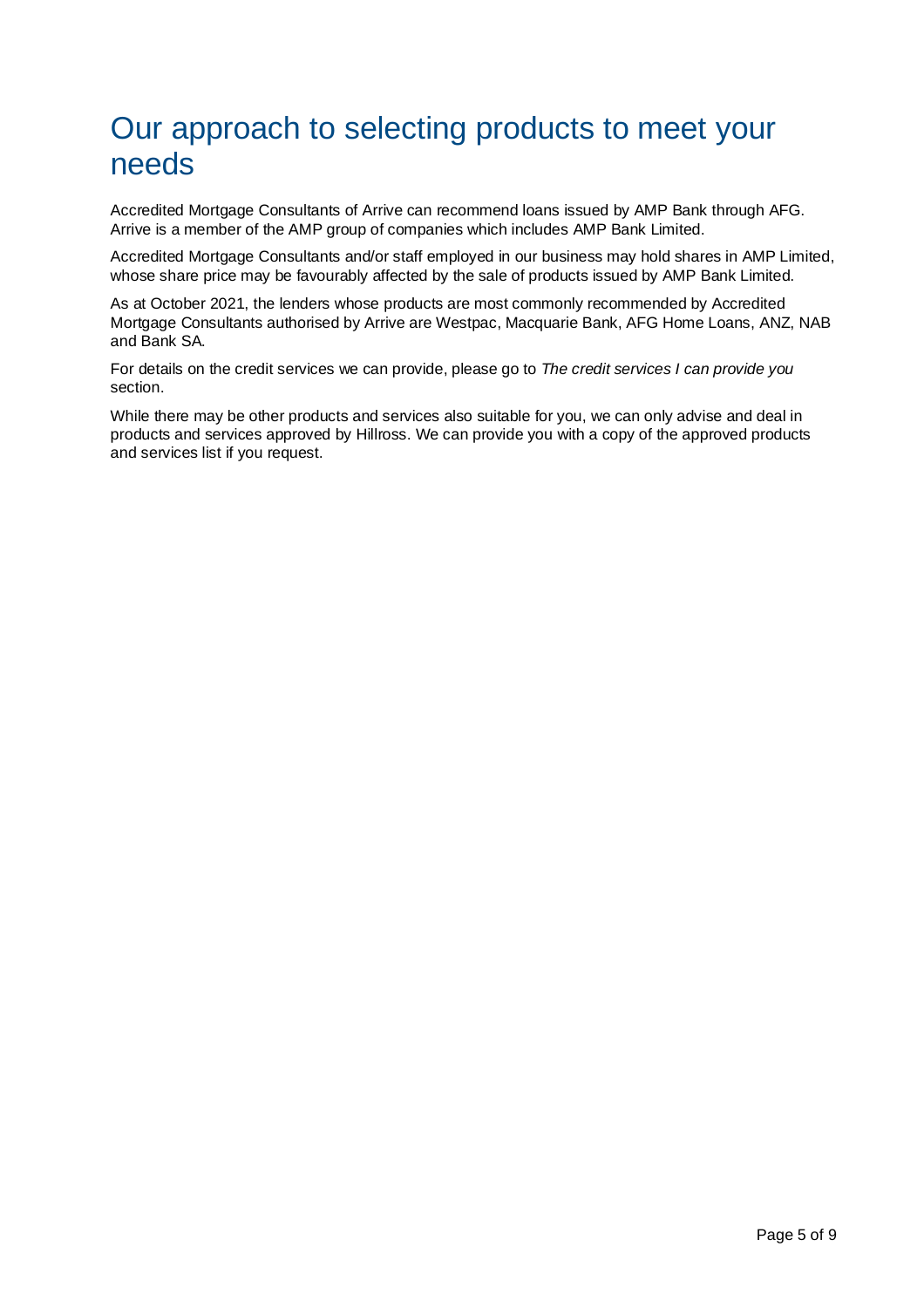# Our services and costs

### Advice and service fees

The following section outlines the advice and service fees we charge when you ask for our help. These are fees paid by you when you have agreed to receive our advice and services.

If we agree to charge a fee for our credit activities, including implementation of any loans, we will provide you with a quote and gain your acceptance before we proceed. Where we do not provide you a quote, there will be no charge directly to you for these activities and we will receive commissions from the lender only. All fees and commissions are inclusive of GST.

#### **Credit Advice**

| To provide credit<br>advice, research and<br>assistance for clients<br>in meeting lending<br>requirements | The fee for the preparation of the credit proposal advice is based on the estimated<br>time and expertise involved to provide the relevant advice and assistance. The fee<br>for credit proposal advice will be quoted as a fixed dollar fee in writing to you and<br>agreed upon prior to the commencement of any advice. |
|-----------------------------------------------------------------------------------------------------------|----------------------------------------------------------------------------------------------------------------------------------------------------------------------------------------------------------------------------------------------------------------------------------------------------------------------------|
|-----------------------------------------------------------------------------------------------------------|----------------------------------------------------------------------------------------------------------------------------------------------------------------------------------------------------------------------------------------------------------------------------------------------------------------------------|

### **Commissions**

Commission may be payable by the lender once your application for credit has been approved. Any commission amounts will be disclosed to you when providing our advice. These amounts are paid to us from the lender. They are not an additional charge to you.

As a guide we may receive:

| <b>Product type</b>                                                                                                                                                    | Initial commission                                                                          | <b>Ongoing commission</b>                                                                        | <b>Example</b>                                                                                                                                                                                                            |
|------------------------------------------------------------------------------------------------------------------------------------------------------------------------|---------------------------------------------------------------------------------------------|--------------------------------------------------------------------------------------------------|---------------------------------------------------------------------------------------------------------------------------------------------------------------------------------------------------------------------------|
| <b>Residential Loans</b><br>Up to 1.10% of the initial<br>loan balance.<br>Until 1 February 2022,<br>AFG retains 1.5% of this<br>and we will receive the<br>remainder. |                                                                                             | Up to $0.55%$ of the<br>outstanding loan balance<br>each year.                                   | If your loan balance was<br>\$100,000, initial<br>commission would be up                                                                                                                                                  |
|                                                                                                                                                                        | Until 1 February 2022,<br>AFG retains 1.5% of this<br>and we will receive the<br>remainder. | to \$1,100.<br>The ongoing commission<br>on a \$100,000 loan<br>balance would be up to<br>\$550. |                                                                                                                                                                                                                           |
|                                                                                                                                                                        |                                                                                             |                                                                                                  | Until 1 February 2022,<br>after the 1.5% aggregator<br>fee is deducted by AFG,<br>we would receive<br>\$1,083.50 of the initial<br>commission and \$541.75<br>of the ongoing<br>commission based on the<br>above example. |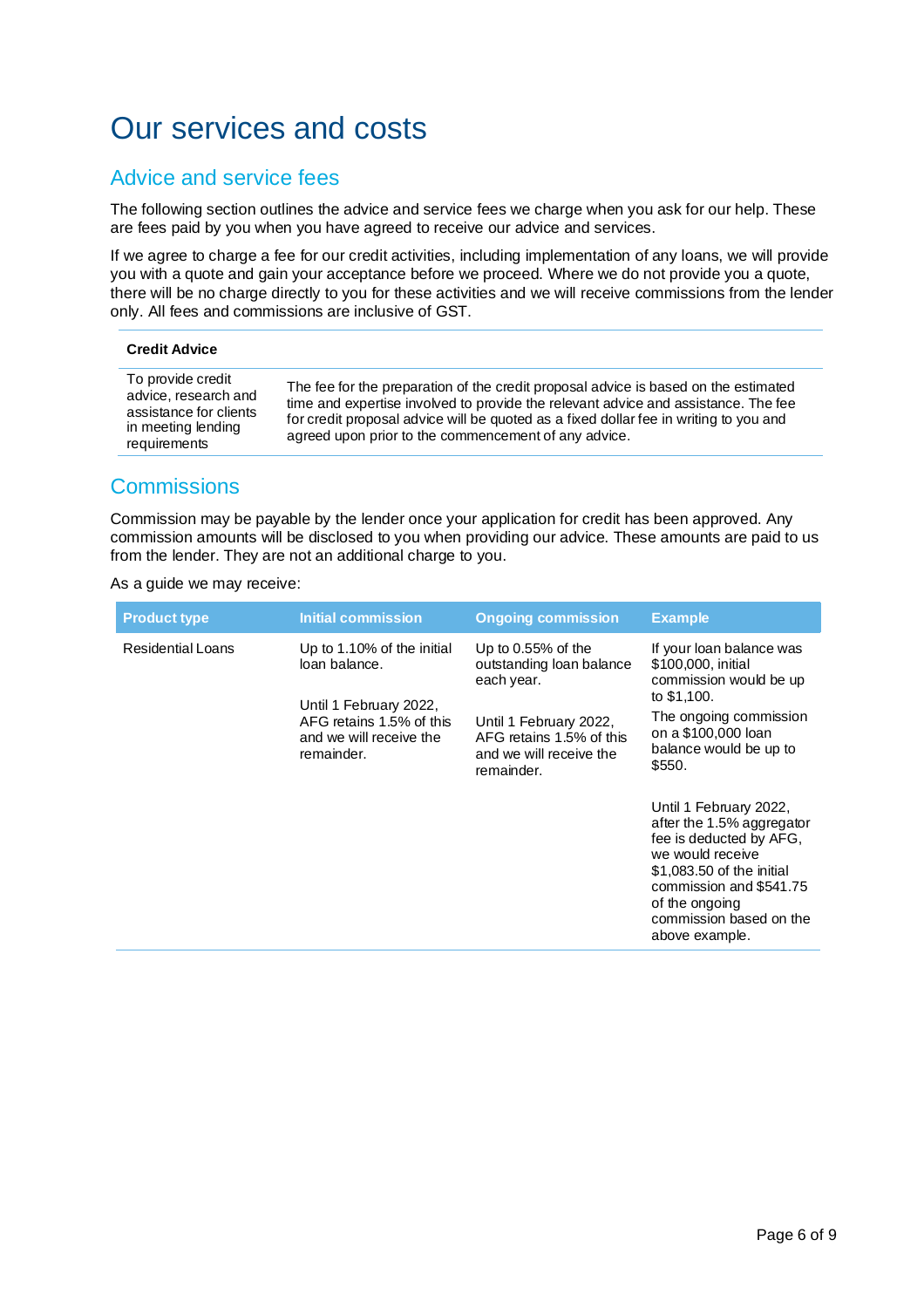| Product type   | Initial commission                                                                                                                  | Ongoing commission | <b>Example</b>                                                                                                                                                                                                                       |
|----------------|-------------------------------------------------------------------------------------------------------------------------------------|--------------------|--------------------------------------------------------------------------------------------------------------------------------------------------------------------------------------------------------------------------------------|
| Personal Loans | Up to 2.75% of the initial<br>loan balance.<br>Up to $$1,990$ where a flat<br>brokerage fee applies.                                | N/A                | If your loan balance was<br>\$50,000 and a<br>percentage-based fee<br>applies, commission<br>would be up to \$1,375.                                                                                                                 |
|                | Until 1 February 2022,<br>where an aggregator fee<br>applies, AFG will retain<br>1.5% of this and we will<br>receive the remainder. |                    | Until 1 February 2022,<br>after the 1.5% aggregator<br>fee is deducted by AFG:<br>We would receive<br>\$1,354.37 based<br>on the above<br>example.<br>Where the \$1,990<br>brokerage fee<br>applies, we would<br>receive \$1,960.15. |
| Deposit bonds  | Up to 25% of the deposit<br>bond fee.<br>Until 1 February 2022,<br>AFG retains 1.5% of this                                         | N/A                | For example, if your<br>deposit bond fee is \$400,<br>the commission would be<br>up to \$100.                                                                                                                                        |
|                | and we will receive the<br>remainder.                                                                                               |                    | Until 1 February 2022, we<br>would receive \$98.50<br>after the 1.5% aggregator<br>fee is deducted by AFG.                                                                                                                           |

^ Until 1 February 2022, an aggregator fee of 1.5% is deducted by AFG before the remaining commission is passed on to us. From 1 February 2022, this fee will no longer be charged before we receive the commissions.

All fees and commissions are inclusive of GST.

All permissible fees and commissions will be paid directly to Hillross as the licensee. It will then pass on the amounts due to us through its payment system. Hillross charges our practice a Licensee Fee each year. The Licensee Fee is determined as an annual amount based on a number of factors, including our business revenue, the number of advisers in the practice and a practice fee.

### Australian Finance Group (AFG)

AFG is an aggregator and it acts as a gateway or interface between mortgage brokers and lenders by providing an IT platform through which brokers submit loan applications and deal with lenders as well as some ancillary services.

Subject to compliance with relevant laws, lenders may offer incentives that are paid directly to the Accredited Mortgage Consultant by the lender. These may include indirect benefits for example business lunches, tickets to sporting or cultural events, corporate promotional merchandise and other minor benefits or direct benefits.

Accredited Mortgage Consultants may be invited to attend the AFG National Conference. This is an annual event which offers Accredited Mortgage Consultants the opportunity for professional development and to hear industry updates and educational presentations by AFG and lender sponsors. AFG may subsidise some costs of attendance, subject to compliance with relevant laws. The value will depend upon a range of factors, including the nature of the courses and events planned.

Any benefits that we may receive that are related to a loan recommended to you which is regulated by the National Consumer Credit Protection Act 2009 (Cth), will be disclosed in our advice to you prior to application.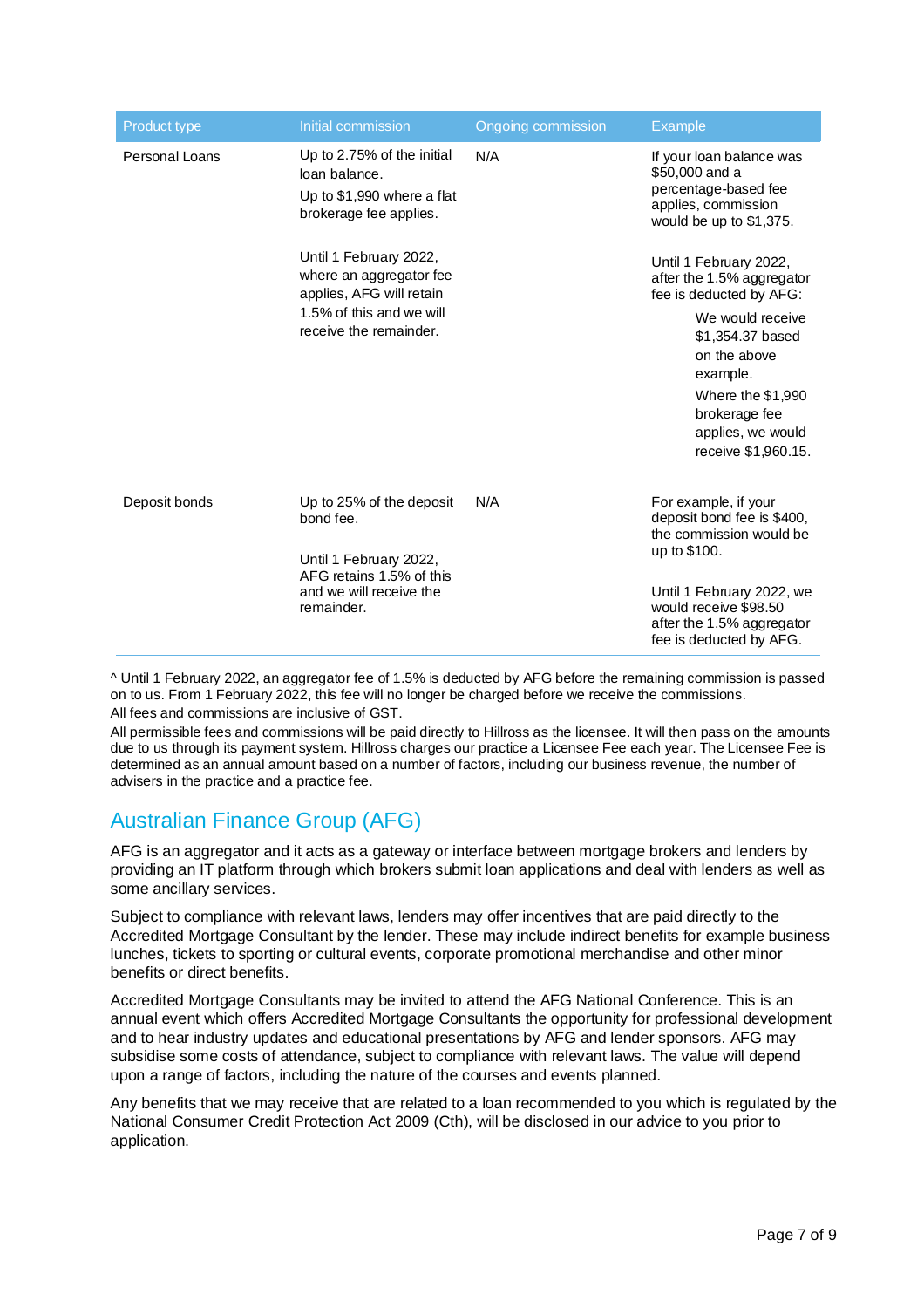# Privacy collection statement

We are committed to protecting your privacy. Below we outline how we maintain the privacy of the information we collect about you.

As part of the financial planning process, we need to collect information about you. Where possible we will obtain that information directly from you, but if authorised by you we may also obtain it from other sources such as your employer or accountant. If that information is incomplete or inaccurate, this could affect our ability to fully or properly analyse your needs, objectives and financial situation, so our recommendations may not be completely appropriate or suitable for you.

We are also required under the Anti-Money-Laundering and Counter-Terrorism Financing Act (AML/CTF) 2006 to implement client identification processes. We will need you to present identification documents such as passports and driver's licences in order to meet our obligations.

We keep your personal information confidential, and only use it in accordance with our Privacy Policy. Some of the ways we may use this information are set out below:

- Your Accredited Mortgage Consultant and Hillross may have access to this information when providing financial advice or services to you;
- Your Accredited Mortgage Consultant may, in the future, disclose information to other financial advisers, brokers and those who are authorised by Hillross to review customers' needs and circumstances from time to time, including other companies within the AMP group (the Group);
- Your information may be disclosed to external service suppliers both here and overseas who supply administrative, financial or other services to assist your adviser and the Group in providing financial advice and services to you. A list of countries where these service providers are located can be accessed via the Group Privacy Policy;
- Your information may be used to provide ongoing information about opportunities that may be useful or relevant to your financial needs through direct marketing (subject to your ability to opt-out as set out in the Group Privacy Policy);
- Your information may be disclosed as required or authorised by law and to anyone authorised by you.

Your Accredited Mortgage Consultant and Hillross will continue to take reasonable steps to protect your information from misuse, loss, unauthorised access, modification or improper disclosure. You can request access to the information your adviser or Hillross holds about you at any time to correct or update it as set out in the Group Privacy Policy. The Group Privacy Policy also contains information about how to make a complaint about a breach of the Australian Privacy Principles. For a copy of Group's Privacy Policy visit www.amp.com.au/privacy or you can contact us.